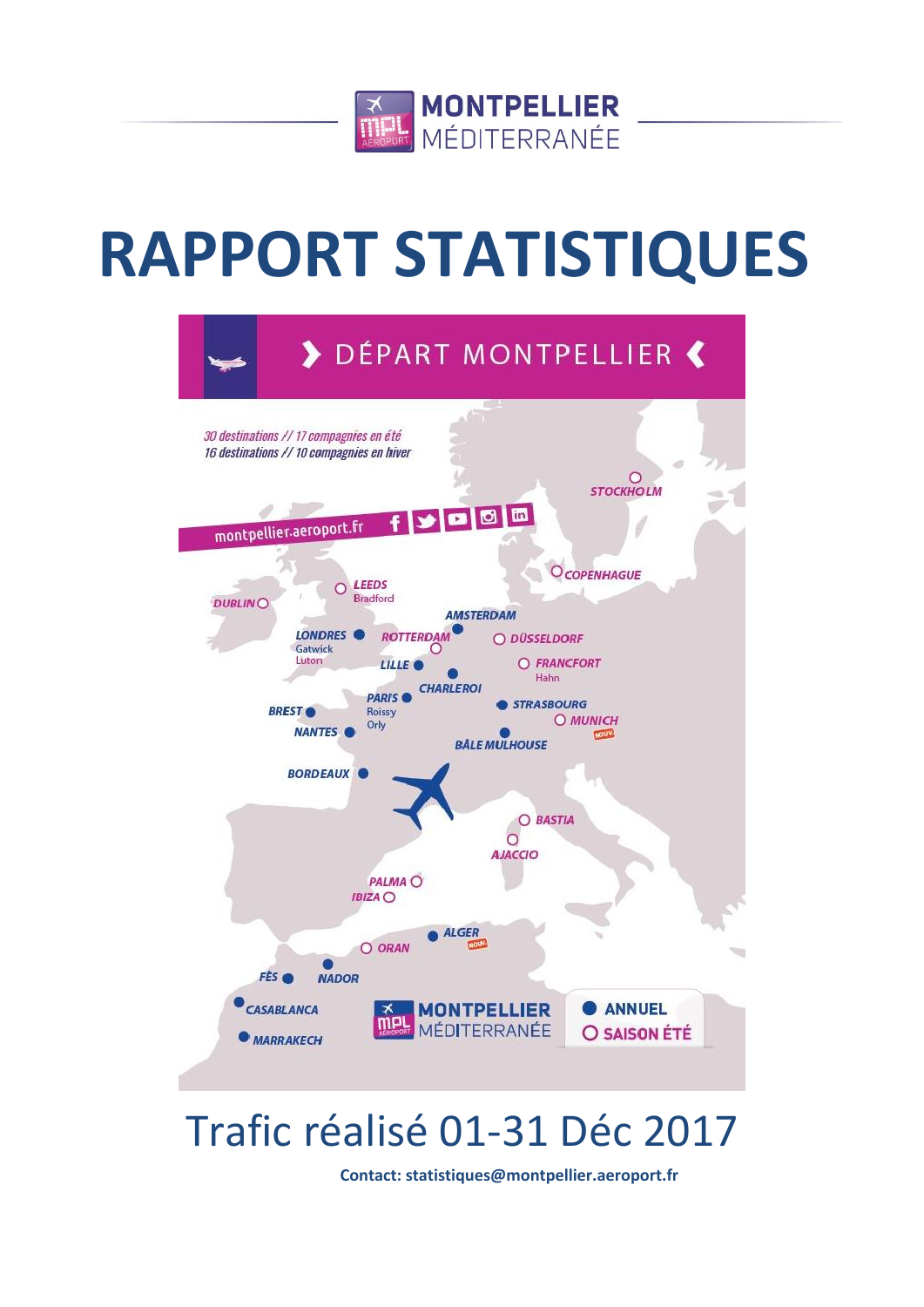## **TRAFIC COMMERCIAL**

|                             | Mois de : DÉCEMBRE |         |            | Cumul jusqu'au mois de : DÉCEMBRE |           |           |  |
|-----------------------------|--------------------|---------|------------|-----------------------------------|-----------|-----------|--|
|                             | 2017               | 2016    | Variation  | 2017                              | 2016      | Variation |  |
| <b>Passagers:</b>           | 147 661            | 137 376 | 7,49%      | 1849410                           | 1671086   | 10,67%    |  |
| <b>LOCAUX:</b>              | 147 661            | 137 203 | 7,62%      | 1847314                           | 1 669 023 | 10,68%    |  |
| <b>NATIONAUX</b>            | 106 504            | 98 517  | 8,11%      | 1 185 858                         | 1 052 459 | 12,67%    |  |
| <b>Réguliers</b>            | 105 920            | 97 937  | 8,15%      | 1 179 996                         | 1 045 068 | 12,91%    |  |
| Non Réguliers               | 584                | 580     | 0,69%      | 5 8 6 2                           | 7 3 9 1   | $-20,69%$ |  |
| <b>EUROPEENS</b>            | 23 318             | 23 376  | $-0,25%$   | 452 142                           | 442 293   | 2,23%     |  |
| <b>Réguliers</b>            | 22 861             | 23 047  | $-0,81%$   | 447 404                           | 436 323   | 2,54%     |  |
| Non Réguliers               | 457                | 329     | 38,91%     | 4 7 38                            | 5 9 7 0   | $-20,64%$ |  |
| <b>INTERNATIONAUX</b>       | 17839              | 15 310  | 16,52%     | 209 314                           | 174 271   | 20,11%    |  |
| <b>Réguliers</b>            | 17830              | 15 302  | 16,52%     | 208 885                           | 174 023   | 20,03%    |  |
| Non Réguliers               | 9                  | 8       | 12,50%     | 429                               | 248       | 72,98%    |  |
| <b>TRANSITS (ARRIVEES):</b> |                    | 173     | $-100,00%$ | 2 0 9 6                           | 2 0 6 3   | 1,60%     |  |

 $\Box$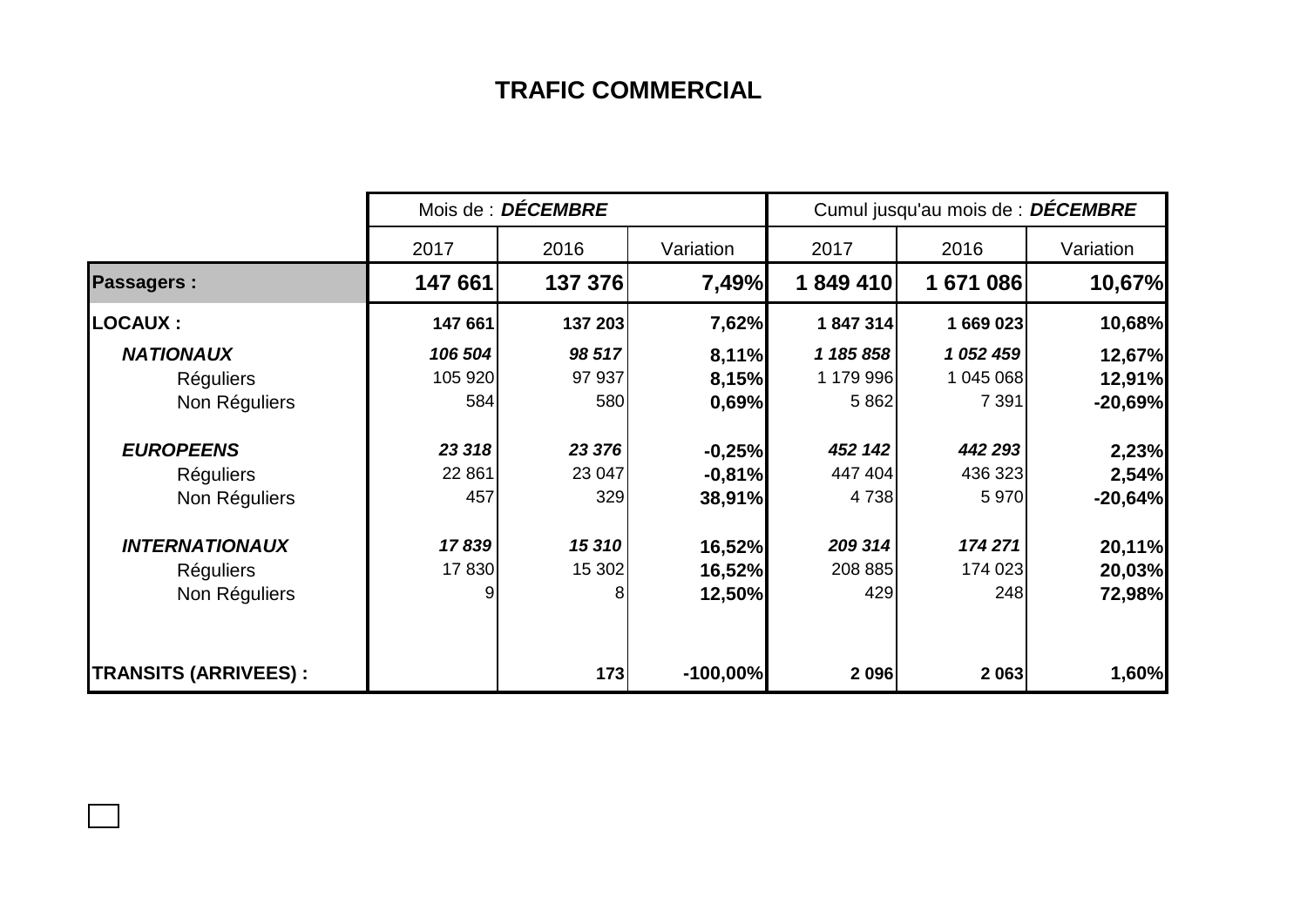### **COMPARATIF TRAFIC PAR DESTINATIONS ET NATIONALITES - 2017/16 à fin DÉCEMBRE 2017**

|                                                                |                    | décembre        |                                      | TOTAL              |                         | Variation                           |
|----------------------------------------------------------------|--------------------|-----------------|--------------------------------------|--------------------|-------------------------|-------------------------------------|
| <b>VILLES</b>                                                  | 2016               | 2017            | 2017/16                              | 2016               | 2017                    | 2017/16                             |
| <b>PARIS</b>                                                   |                    |                 |                                      |                    |                         |                                     |
| <b>PARIS Ch Gaulle</b><br><b>PARIS ORLY OUEST (Air France)</b> | 33 305<br>46 373   | 33 504<br>49874 | 0,60%<br>7,55%                       | 383 387<br>473 519 | 384 230<br>556 081      | 0,22%<br>17.44%                     |
| <b>PARIS LE BOURGET</b>                                        | 73                 | 7               | $-90,41%$                            | 299                | 258                     | $-13,71%$                           |
| <b>PARIS ORLY (Autres)</b>                                     |                    | 48              | 100,00%                              |                    | 969                     | 100,00%                             |
| <b>TOTAL PARIS</b>                                             | 79 751             | 83 433          | 4,62%                                | 857 205            | 941 538                 | 9,84%                               |
| NATIONAUX HORS PARIS                                           |                    |                 |                                      |                    |                         |                                     |
| <b>AJACCIO</b><br><b>BASTIA</b>                                |                    | $\overline{4}$  | 100,00%                              | 9451<br>314        | 11 915<br>6679          | 26,07%<br>2027,07%                  |
| <b>BIARRITZ</b>                                                |                    |                 |                                      | 83                 |                         | $-89,16%$                           |
| <b>BORDEAUX</b><br><b>BREST</b>                                | 467<br>904         | 536<br>2 3 7 8  | 14,78%<br>163,05%                    | 6785<br>10 000     | 6932<br>18 15 6         | 2,17%<br>81,56%                     |
| CAEN                                                           |                    |                 | $\sim$                               | 128                | 107                     | $-16,41%$                           |
| <b>CHALON VATRY</b>                                            |                    |                 | $\sim$                               | 165                | 64                      | $-61,21%$                           |
| LILLE<br><b>LORIENT</b>                                        | 62                 | 2 1 1 8         | 3316,13%<br>$\overline{\phantom{a}}$ | 927<br>126         | 16 891<br>65            | 1722,11%<br>-48,41%                 |
| <b>LYON</b>                                                    |                    |                 | $\sim$                               | 5863               |                         | $-100,00%$                          |
| <b>METZ NANCY</b><br><b>NANTES</b>                             | 11<br>13 966       | 80<br>14 515    | 627,27%<br>3,93%                     | 104<br>147 113     | 205<br>164 848          | 97,12%<br>12,06%                    |
| <b>NICE</b>                                                    |                    | 6               | 100,00%                              | 191                | 189                     | $-1,05%$                            |
| PAU<br><b>RENNES</b>                                           | 67                 |                 | $-100.00\%$                          | 67                 |                         | $-100,00%$                          |
| <b>ST BRIEUC</b>                                               |                    | 2               | 100.00%                              | 210<br>136         | 150<br>208              | $-28,57%$<br>52,94%                 |
| <b>STRASBOURG</b>                                              | 3 2 7 9            | 3 1 1 1         | $-5,12%$                             | 12 159             | 16 212                  | 33,33%                              |
|                                                                |                    |                 |                                      |                    |                         |                                     |
| <b>Autres Charters Nat.</b>                                    | 10                 | 321             | 3110.00%                             | 1432               | 1690                    | 18,02%                              |
| <b>TOTAL NATIONAUX HORS PARIS</b>                              | 18766              | 23 071          |                                      | 195 254            | 244 320                 |                                     |
|                                                                |                    |                 | 22,94%                               |                    |                         | 25,13%                              |
| <b>TOTAL NATIONAUX</b>                                         | 98 517             | 106 504         | 8,11%                                | 1 052 459          | 1 185 858               | 12,67%                              |
| <b>EUROPEENS</b>                                               |                    |                 |                                      |                    |                         |                                     |
| <b>AMSTERDAM</b>                                               | 3955<br>2962       | 3837            | $-2,98%$                             | 65 393             | 67870                   | 3,79%                               |
| <b>BALE-MULHOUSE</b><br><b>BIRMINGHAM</b>                      |                    | 3 1 1 0         | 5,00%                                | 37 665<br>7        | 37782                   | 0,31%                               |
| <b>BRUXELLES</b>                                               | 1                  |                 | $-100,00%$                           | 23                 | 18                      | $-21,74%$                           |
| <b>BUDAPEST</b><br><b>CARDIFF</b>                              |                    |                 | $\sim$<br>μ.                         |                    | 58                      | 100,00%<br>$\overline{\phantom{a}}$ |
| <b>CHARLEROI</b>                                               | 4696               | 4 4 4 1         | $-5,43%$                             | 67089              | 66 043                  | $-1,56%$                            |
| <b>COLOGNE</b><br><b>COPENHAGUE</b>                            |                    |                 | $\sim$                               | 18 907             | 19790                   | 4,67%                               |
| <b>CRACOVIE</b>                                                |                    |                 |                                      |                    |                         |                                     |
| <b>DUBLIN</b>                                                  |                    | 2               | 100,00%                              | 10 327             | 13 967                  | 35,25%                              |
| <b>DUBROVNIK</b><br><b>DUSSELDORF</b>                          |                    |                 |                                      | 631<br>2440        | 35<br>$4\overline{135}$ | -94,45%<br>69,47%                   |
| <b>EDIMBOURG</b>                                               | 1                  |                 | $-100,00%$                           | 1                  |                         | $-100,00%$                          |
| <b>FRANCFORT</b><br><b>FRANCFORT HAHN</b>                      |                    |                 | н.                                   | 2<br>29 184        | 194<br>29 143           | 9600,00%<br>$-0.14%$                |
| <b>FUNCHAL</b>                                                 |                    |                 | ÷.                                   | 596                |                         | $-100,00%$                          |
| <b>GENEVE</b>                                                  | 1                  | 6               | 500,00%                              | 100                | 123                     | 23.00%                              |
| <b>IBIZA</b><br><b>LEEDS</b>                                   |                    |                 | $\sim$<br>--                         | 6<br>11860         | 575<br>7940             | 9483,33%<br>$-33.05%$               |
| <b>LISBONNE</b>                                                |                    |                 | $\mathbf{L}$                         | 460                | 69                      | $-85,00%$                           |
| <b>LONDRES GATWICK</b><br><b>LONDRES HEATHROW</b>              | 11737              | 11 473          | $-2,25%$                             | 138 190            | 145 092<br>8595         | 4,99%<br>100,00%                    |
| <b>LONDRES LUTON</b>                                           |                    |                 | $\sim$ $\sim$                        | 17 602             | 15825                   | $-10,10%$                           |
| <b>MADRID</b>                                                  |                    | 8               | 100,00%                              | 14                 | 27                      | 92,86%<br>$-63.64%$                 |
| <b>MALAGA</b><br><b>MALTE</b>                                  | 3                  |                 | $-100,00%$                           | 11                 | 4<br>$\overline{2}$     | 100.00%                             |
| <b>MANCHESTER</b>                                              |                    |                 |                                      | 214                | 40                      | $-81,31%$                           |
| <b>MUNICH</b><br><b>OSLO</b>                                   | 6                  |                 | $-100.00\%$                          | 7                  | 70                      | 900.00%                             |
| <b>PALMA</b>                                                   |                    |                 | н.                                   | 1                  | 5311                    | 531000,00%                          |
| <b>PORTO</b><br><b>PULA</b>                                    |                    |                 | $\mathbf{L}$<br>$\overline{a}$       | 435<br>171         | 71                      | $-83,68%$<br>$-100,00%$             |
| <b>ROME FIUMICINO</b>                                          |                    |                 | $\sim$                               | 18 902             | 178                     | $-99,06%$                           |
| <b>ROTTERDAM</b><br><b>STOCKHOLM ARL</b>                       |                    |                 | н.<br>$\sim$                         | 20 025             | 21 871<br>5 177         | 9,22%<br>100,00%                    |
| <b>VARSOVIE</b>                                                |                    |                 | $\mathbf{L}$                         |                    | 4                       | 100,00%                             |
| <b>VENISE</b>                                                  |                    |                 | $\sim$                               | 160                | 28                      | $-82,50%$                           |
| <b>ZURICH</b>                                                  |                    |                 | $\sim$                               | 204                | 24                      | $-88,24%$                           |
|                                                                |                    |                 |                                      |                    |                         |                                     |
| <b>Autres Charters Euro.</b>                                   | 14                 | 441             | 3050,00%                             | 1665               | 2074                    | 24,56%                              |
| <b>TOTAL EUROPEENS</b>                                         | 23 376             | 23 318          | $-0,25%$                             | 442 292            | 452 142                 | 2,23%                               |
| <i>INTERNATIONAUX</i>                                          |                    |                 |                                      |                    |                         |                                     |
| <b>AGADIR</b>                                                  |                    |                 | $\sim$ $\sim$                        | 4                  |                         | $-100,00%$                          |
| <b>ALGER</b><br><b>CASABLANCA</b>                              | 1 1 8 4<br>5 2 4 5 | 3481<br>5 2 3 4 | 194,00%<br>$-0,21%$                  | 9771<br>61 749     | 19893<br>64 030         | 103,59%<br>3,69%                    |
| <b>DAKAR</b>                                                   |                    |                 | $\sim$                               |                    |                         | $\sim$                              |
| <b>DJERBA</b>                                                  |                    |                 |                                      |                    |                         |                                     |
| FES<br><b>ISTANBUL</b>                                         | 3962               | 4 4 7 4         | 12.92%                               | 41 320             | 52 536                  | 27,14%                              |
| JEDDAH                                                         |                    |                 |                                      |                    |                         |                                     |
| <b>MARRAKECH</b><br><b>MONASTIR</b>                            | 1941               | 2 1 1 7         | 9,07%                                | 24 535             | 35 235                  | 43,61%                              |
| <b>NADOR</b>                                                   | 2 3 2 4            | 2 5 2 4         | 8,61%                                | 25 216             | 31 417                  | 24,59%                              |
| <b>ORAN</b>                                                    |                    |                 |                                      | 3 0 6 9            | 2996                    | $-2,38%$                            |
| <b>OUJDA</b><br><b>TANGER</b>                                  | 652                |                 | $-100,00%$                           | 8 3 8 5            | 3 003                   | $-64,19%$                           |
| <b>TUNIS</b>                                                   |                    |                 | $\overline{a}$                       |                    | q                       | 800,00%                             |
|                                                                |                    |                 |                                      |                    |                         |                                     |
| <b>Autres Charters Inter.</b>                                  | 2                  | 9               | 350,00%                              | 221                | 195                     | $-11,76%$                           |
| <b>TOTAL INTERNATIONAUX</b>                                    | 15 310             | 17839           | 16,52%                               | 174 271            | 209 314                 | 20,11%                              |
|                                                                |                    |                 |                                      |                    |                         |                                     |
| <b>TOTAL</b>                                                   | 137 203            | 147 661         | 7,62%                                | 1669022            | 1847314                 | 10,68%                              |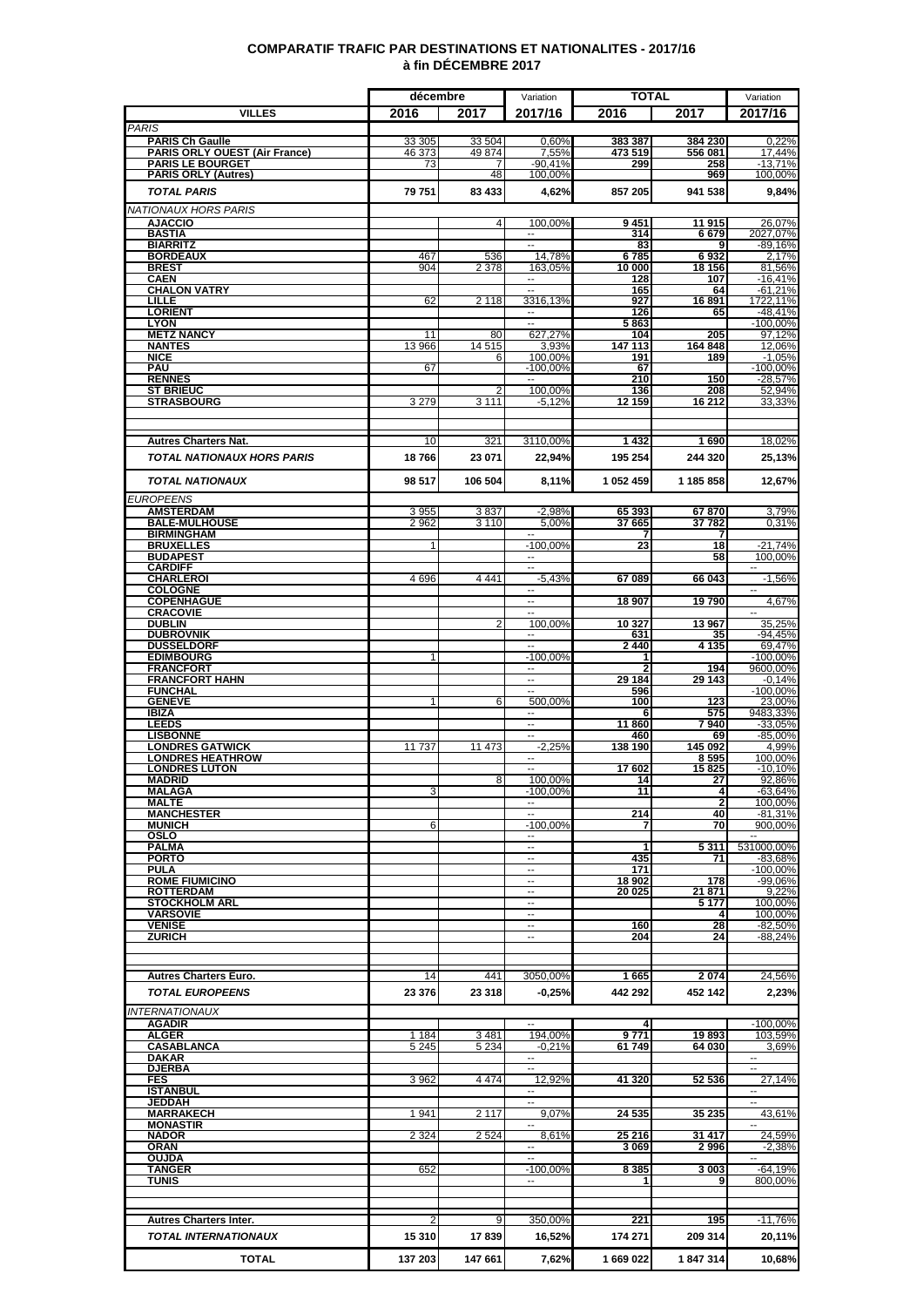#### **à fin DÉCEMBRE 2017 Comparatif Trafic Par Compagnies - 2017/16 Vols Réguliers et Non Réguliers**

|                                                               | décembre |                 | Variation                | <b>TOTAL</b>     |                    | Variation            |
|---------------------------------------------------------------|----------|-----------------|--------------------------|------------------|--------------------|----------------------|
|                                                               | 2016     | 2017            | 2017/16                  | 2016             | 2017               | 2017/16              |
|                                                               |          |                 |                          |                  |                    |                      |
| <b>REGULIERS</b>                                              |          |                 |                          |                  |                    |                      |
| <b>AER LINGUS</b>                                             |          |                 |                          | 9953             | 13 357             | 34,20%               |
| <b>AIR ALGERIE</b>                                            | 1 1 8 4  | 1 6 6 4         | 40,54%                   | 12 840           | 19 539             | 52,17%               |
| AIR ARABIA MAROC                                              | 12 177   | 12513<br>85 195 | 2,76%                    | 136 274          | 161 213<br>942 970 | 18,30%               |
| <b>AIR FRANCE</b><br><b>ALITALIA</b>                          | 79 631   |                 | 6,99%                    | 855 348<br>18886 |                    | 10,24%<br>$-100,00%$ |
| <b>ATLANTIC AIRLINES</b><br>(PAX EQUIPAGE)                    |          |                 | ÷,                       | 1                | 1                  |                      |
| <b>BRITISH AIRWAYS</b>                                        |          |                 |                          |                  | 8595               | 100,00%              |
| CHALAIR                                                       | 390      | 420             | 7,69%                    | 5815             | 6 6 4 1            | 14,20%               |
| <b>EASYJET</b>                                                | 11 435   | 11 473          | 0,33%                    | 155 011          | 160774             | 3,72%                |
| <b>EASYJET SWITZERLAND</b>                                    | 2962     | 3 1 1 0         | 5,00%                    | 37 659           | 37 649             | $-0,03%$             |
| <b>EUROWINGS</b>                                              |          |                 | --                       | 2 4 2 6          | 4 1 3 3            | 70,36%               |
| <b>GERMANIA FLUGGESELLCHAFT</b>                               |          |                 |                          |                  | 4834               | 100,00%              |
| HOP!                                                          | 5 2 8 3  | 5760            | 9.03%                    | 85 170           | 73 305             | $-13,93%$            |
| <b>KLM ROYAL DUTCH AIRLINES</b>                               | 3955     | 3837            | $-2,98%$                 | 65 325           | 67866              | 3,89%                |
| LUFTHANSA                                                     |          |                 |                          |                  |                    |                      |
| NORWEGIAN AIR INTERNATIONAL LTD                               |          |                 |                          |                  | 17 131             | 100,00%              |
| <b>NORWEGIAN AIR SHUTTLE</b>                                  |          |                 | $\overline{\phantom{a}}$ | 16863            | 5 1 7 7            | $-69,30%$            |
| ROYAL AIR MAROC                                               | 1941     | 1836            | $-5,41%$                 | 24 909           | 24 783             | $-0,51%$             |
| <b>RYANAIR</b>                                                | 4 6 9 5  | 4 4 4 1         | $-5,41%$                 | 108 131          | 102 980            | $-4,76%$             |
| <b>SCANDINAVIAN AIRLINES SYSTEM</b>                           |          |                 | ÷.                       | 2 0 4 4          | 2 4 7 9            | 21,28%               |
| TRANSAVIA                                                     |          |                 |                          | 20 025           | 21 871             | 9,22%                |
| VOLOTEA                                                       | 12 633   | 16 362          | 29,52%                   | 98732            | 160 987            | 63,05%               |
| <b>WEST AIR SWEDEN</b><br>(PAX EQUIPAGE)                      |          |                 |                          | 2                |                    | $-100,00%$           |
|                                                               |          |                 |                          |                  |                    |                      |
| <b>NON REGULIERS</b>                                          |          |                 |                          |                  |                    |                      |
| <b>AER LINGUS</b>                                             |          |                 | --                       |                  |                    |                      |
| <b>AIGLE AZUR</b>                                             |          |                 | --                       | 159              | 555                | 249,06%              |
| <b>AIR ALGERIE</b>                                            |          |                 |                          |                  |                    | ٠.                   |
| AIR ARABIA MAROC<br><b>AIR CORSICA</b>                        |          |                 | ↔<br>$\frac{1}{2}$       |                  | 314                | 100,00%              |
| <b>AIR EUROPA</b>                                             |          |                 |                          | 542              | 475                | $-12,36%$            |
| <b>AIR FRANCE</b>                                             |          |                 |                          | 1 2 8 2          | 637                | $-50,31%$            |
| <b>AIR MEDITERRANEE</b>                                       |          |                 |                          |                  |                    |                      |
| <b>AIR NOSTRUM</b><br><b>AIR VALLEE</b>                       |          |                 |                          |                  |                    |                      |
| <b>AIRLINAIR</b>                                              |          |                 |                          |                  |                    |                      |
| ALITALIA                                                      |          |                 |                          | 1098             |                    | $-100,00%$           |
| <b>ATLANTIQUE AIR ASSISTANCE</b>                              |          |                 |                          |                  | 24                 | 100,00%              |
| <b>ATLANTIC AIRLINES</b><br><b>AVIATION DEFENSE SERVICE</b>   |          |                 |                          |                  |                    |                      |
| <b>BRIT AIR</b>                                               |          |                 |                          |                  |                    |                      |
| <b>BRITISH AIRWAYS</b>                                        |          |                 |                          |                  |                    |                      |
| <b>CHALAIR</b>                                                |          |                 |                          | 80               | 1                  | $-98,75%$            |
| <b>DENIM AIR</b><br><b>EASTERN AIRWAYS</b>                    |          | 48              | 100,00%                  |                  | 106                | 100,00%              |
| <b>EASYJET</b>                                                | 302      |                 | $-100,00%$               | 1 0 6 0          | 427                | $-59,72%$            |
| <b>EASYJET SWITZERLAND</b>                                    |          |                 |                          |                  | 131                | 100,00%              |
| <b>EUROPE AIRPOST</b>                                         |          |                 |                          | 192              |                    | $-100,00%$           |
| <b>EUROWINGS</b><br><b>GERMANIA FLUGGESELLCHAFT</b>           |          |                 | $\overline{\phantom{a}}$ |                  | 558                | 100,00%              |
| HOP!                                                          | 300      | 70              | $-76,67%$                | 1 0 1 5          | 483                | $-52,41%$            |
| <b>KLM ROYAL DUTCH AIRLINES</b>                               |          |                 |                          |                  |                    |                      |
| <b>LUFTHANSA</b>                                              | 6        |                 | $-100,00%$               | 6                | 70                 | 1066,67%             |
| NETJETS TRANSPORTES AEREOS<br>NORWEGIAN AIR INTERNATIONAL LTD | 12       | 12              | --                       | 173              | 178<br>180         | 2,89%<br>100,00%     |
| <b>NORWEGIAN AIR SHUTTLE</b>                                  |          |                 |                          |                  |                    |                      |
| PAN EUROPEAN AIR SERVICE                                      |          |                 |                          | 23               | 53                 | 130,43%              |
| <b>REGIONAL Cie Européenne</b>                                |          |                 |                          |                  |                    |                      |
| <b>ROYAL AIR MAROC</b><br><b>RYANAIR</b>                      |          |                 |                          | 749              | 964                | 100,00%<br>28,70%    |
| <b>SATA INTERNACIONAL</b>                                     |          |                 |                          |                  |                    |                      |
| <b>SCANDINAVIAN AIRLINES SYSTEM</b>                           |          |                 |                          |                  |                    |                      |
| <b>SKY BRIDGE AIR</b>                                         |          |                 |                          |                  |                    |                      |
| SUN AIR OF SCANDINAVIA<br>TRANSAVIA                           |          | 60              | 100,00%                  | 771              | 693                | $-10,12%$            |
| <b>TRAVEL SERVICE AIRLINES</b>                                |          |                 |                          | 1 217            |                    | $-100,00%$           |
| <b>TUNISAIR</b>                                               |          |                 |                          |                  |                    |                      |
| <b>TWIN JET</b>                                               |          |                 |                          | $\overline{71}$  | 76                 | 7,04%                |
| <b>VIP WINGS</b><br><b>VLM AIRLINES</b>                       |          |                 | L.                       |                  |                    |                      |
| <b>VOLOTEA</b>                                                |          |                 | ä,                       | 268              | 139                | $-48,13%$            |
| <b>WEST AIR SWEDEN</b>                                        |          |                 | $\ddot{\phantom{a}}$     |                  |                    |                      |
| <b>XL AIRWAYS</b>                                             |          |                 | $\overline{\phantom{a}}$ |                  |                    |                      |
|                                                               |          |                 |                          |                  |                    |                      |
|                                                               |          |                 |                          |                  |                    |                      |
|                                                               |          |                 |                          |                  |                    |                      |
| <b>Autres Compagnies</b>                                      | 297      | 860             | 189,56%                  | 4 9 0 3          | 4 9 6 3            | 1,22%                |
|                                                               |          |                 |                          |                  |                    |                      |
| <b>TOTAL REGULIERS</b>                                        | 136 286  | 146 611         | 7,58%                    | 1 655 414        | 1836285            | 10,93%               |
|                                                               |          |                 |                          |                  |                    |                      |
| TOTAL NON REGULIERS                                           | 917      | 1 050           | 14,50%                   | 13 609           | 11 029             | $-18,96%$            |
|                                                               |          |                 |                          |                  |                    |                      |
| <b>TOTAL GENERAL</b>                                          | 137 203  | 147 661         | 7,62%                    | 1 669 023        | 1847314            | 10,68%               |
|                                                               |          |                 |                          |                  |                    |                      |

*COMPAGNIES AYANT DES VOLS REGULIERS ET NON REGULIERS*

| <b>TOTAL AER LINGUS</b>               |         |         | $\overline{\phantom{a}}$ | 9953    | 13 3 5 7 | 34,20%     |
|---------------------------------------|---------|---------|--------------------------|---------|----------|------------|
| <b>TOTAL AIR ALGERIE</b>              | 1 1 8 4 | 1664    | 40,54%                   | 12 840  | 19 539   | 52,17%     |
| TOTAL AIR ARABIA MAROC                | 12 177  | 12513   | 2,76%                    | 136 274 | 161 213  | 18,30%     |
| <b>TOTAL AIR FRANCE</b>               | 79 631  | 85 195  | 6.99%                    | 856 630 | 943 607  | 10,15%     |
| <b>TOTAL ALITALIA</b>                 |         |         | --                       | 19 984  |          | $-100,00%$ |
| <b>TOTAL BRITISH AIRWAYS</b>          |         |         | --                       |         | 8 5 9 5  | 100,00%    |
| <b>TOTAL CHALAIR</b>                  | 390     | 420     | 7,69%                    | 5895    | 6642     | 12,67%     |
| <b>TOTAL EASYJET</b>                  | 11 737  | 11 473  | $-2,25%$                 | 156 071 | 161 201  | 3,29%      |
| TOTAL EASYJET SWITZERLAND             | 2962    | 3 1 1 0 | 5,00%                    | 37 659  | 37 780   | 0,32%      |
| <b>TOTAL EUROWINGS</b>                |         |         | --                       | 2 4 2 6 | 4 1 3 3  | 70,36%     |
| TOTAL GERMANIA FLUGGESELLCHAFT        |         |         | $\overline{\phantom{a}}$ |         | 5 3 9 2  | 100,00%    |
| TOTAL HOP!                            | 5 5 8 3 | 5830    | 4,42%                    | 86 185  | 73 788   | $-14,38%$  |
| TOTAL KLM ROYAL DUTCH AIRLINES        | 3955    | 3837    | $-2.98%$                 | 65 325  | 67 866   | 3,89%      |
| <b>TOTAL LUFTHANSA</b>                | 6       |         | $-100.00\%$              | 6       | 70       | 1066,67%   |
| TOTAL NORWEGIAN AIR INTERNATIONAL LTD |         |         | --                       |         | 17311    | 100,00%    |
| TOTAL NORWEGIAN AIR SHUTTLE           |         |         | ۰.                       | 16 863  | 5 1 7 7  | $-69,30%$  |
| TOTAL ROYAL AIR MAROC                 | 1941    | 1836    | $-5,41%$                 | 24 909  | 24 785   | $-0,50%$   |
| <b>TOTAL RYANAIR</b>                  | 4 6 9 5 | 4 4 4 1 | $-5,41%$                 | 108 880 | 103 944  | $-4,53%$   |
| TOTAL SCANDINAVIAN AIRLINES SYSTEM    |         |         | ۰.                       | 2 0 4 4 | 2479     | 21,28%     |
| <b>TOTAL TRANSAVIA</b>                |         |         | --                       | 20 0 25 | 21 871   | 9,22%      |
| <b>TOTAL VOLOTEA</b>                  | 12 633  | 16 362  | 29,52%                   | 99 000  | 161 126  | 62,75%     |
|                                       |         |         |                          |         |          |            |